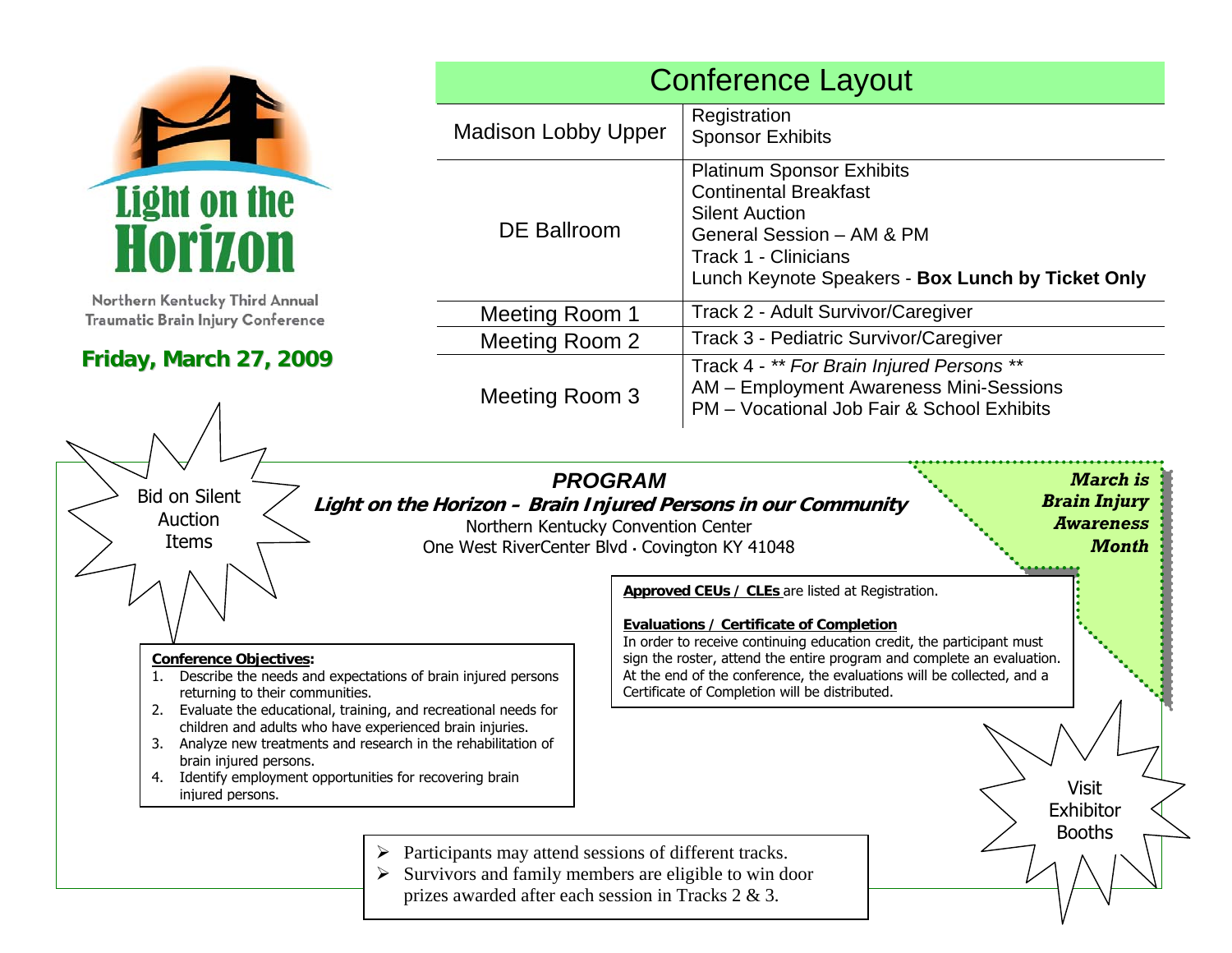| $8:00 - 8:30$  | <b>Registration, Continental Breakfast, Sponsor Exhibits</b>                                          |  |  |  |
|----------------|-------------------------------------------------------------------------------------------------------|--|--|--|
| $8:30 - 8:40$  | <b>Welcome / Opening Remarks</b>                                                                      |  |  |  |
|                | Sarah Slone, Brain Injury Association of Kentucky, Director of Family Outreach                        |  |  |  |
| $8:40 - 8:45$  | Interested Brain Injured Persons should immediately exit Ballroom DE at 8:40 am for                   |  |  |  |
|                | Track 4-Employment Awareness Mini-Sessions (Non-CEU) in Meeting Room 3. First session begins at 9 am. |  |  |  |
| $8:45 - 9:45$  | <b>General Session</b>                                                                                |  |  |  |
|                | Approaching Cerebral Impairments from a Clinical Perspective: Models of Functional Recovery           |  |  |  |
|                | D. Bradley Burton, PhD, Pathways/Christopher East NeuroRehabilitation Center,                         |  |  |  |
|                | <b>Consulting Clinical Neuropsychologist</b>                                                          |  |  |  |
| $9:45 - 10:00$ | <b>Break / Visit Sponsor Exhibits</b>                                                                 |  |  |  |

|                    | TRACK 1 – D&E BALLROOM                                                                                                                                                                                                                                                                                         | <b>TRACK 2 - MEETING RM 1</b>                                                                                                                                                                           | <b>TRACK 3 - MEETING RM 2</b>                                                                                                                                                                                                             | TRACK 4 – MEETING RM 3                                                                                                                                 |
|--------------------|----------------------------------------------------------------------------------------------------------------------------------------------------------------------------------------------------------------------------------------------------------------------------------------------------------------|---------------------------------------------------------------------------------------------------------------------------------------------------------------------------------------------------------|-------------------------------------------------------------------------------------------------------------------------------------------------------------------------------------------------------------------------------------------|--------------------------------------------------------------------------------------------------------------------------------------------------------|
|                    | <b>CLINICIAN</b>                                                                                                                                                                                                                                                                                               | <b>ADULT</b>                                                                                                                                                                                            | <b>PEDIATRIC</b>                                                                                                                                                                                                                          | <b>EMPLOYMENT AWARENESS</b>                                                                                                                            |
|                    |                                                                                                                                                                                                                                                                                                                | <b>SURVIVOR/CAREGIVER</b>                                                                                                                                                                               | <b>SURVIVOR/CAREGIVER</b>                                                                                                                                                                                                                 | & SCHOOL/JOB FAIR                                                                                                                                      |
| $10:00 -$<br>10:45 | Experimental traumatic brain injury<br>for the identification of<br>neuropathology, behavioral<br>morbidity and therapeutic<br>intervention<br>Jonathan Lifshitz, PhD, Spinal Cord &<br>Brain Injury Research Center, Anatomy<br>& Neurobiology and Physical Medicine<br>& Rehabilitation, Assistant Professor | Day-to-Day Cognitive Issues and<br><b>Dealing with Long-term Effects</b><br>Jenny Jordan, M.S, CCC-SLP<br>Center for Comprehensive Services,<br>Program Coordinator                                     | Brain Injury,<br><b>Assistive Technology, and Work</b><br>Carol Weber, M.S., RESNA,<br>Rehabilitation Technology<br><b>Branch Manager</b> /<br>Rebecca Mathis, M.S., UK Human<br>Development Institute,<br><b>Rehabilitation Engineer</b> | Mini-Sessions<br>for Brain Injured Persons<br>(non CEU)<br>See Separate Schedule<br>$9:00 - 9:20$ Session A                                            |
| $10:45 -$<br>11:00 | <b>Break / Visit Sponsor Exhibits</b>                                                                                                                                                                                                                                                                          | $9:25 - 9:45$ Session B<br>$9:45 - 10:00$ Break<br>10:00 - 10:20 Session C                                                                                                                              |                                                                                                                                                                                                                                           |                                                                                                                                                        |
| $11:00 -$<br>11:45 | <b>Devices &amp; Drugs</b><br>in Brain Injury Rehabilitation<br>Julie Young, RN, MEd,<br>American Nursing Care,<br>Director of Sales                                                                                                                                                                           | <b>Adaptive Sports Are Fun and</b><br><b>Build Self-Confidence</b><br><b>After Life-Altering Events</b><br>Alice G. Rini, JD, MS, RN, /<br>Lisa Wilson, BSN, RN, Survivor,<br>DAV State Service Officer | <b>Transition from</b><br><b>High School to College</b><br>Dea Jones, MEd, CCHMC, School<br>Intervention Coordinator /<br>Colleen Kane, MEd, Gateway<br>Community & Technical College,<br><b>Disability Services Coordinator</b>          | 10:25 - 10:45 Session D<br>$10:45 - 11:00$ Break<br>11:00 - 11:45 Session E<br>$11:45 - Return to$<br>Ballroom DE for Lunch/Keynote<br><b>Speakers</b> |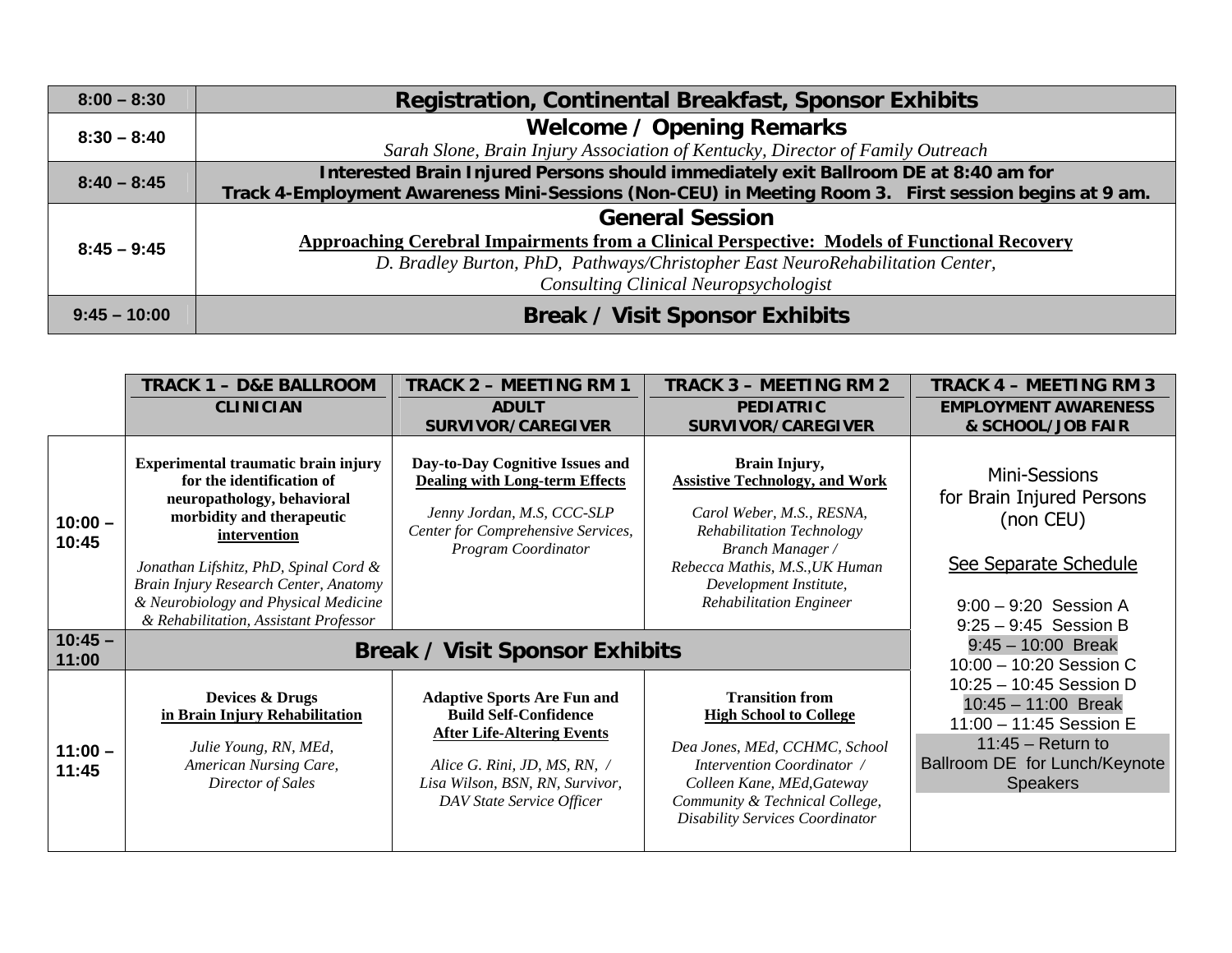| 11:45<br>$-1:00$             | Lunch / Visit Sponsor Exhibits / Keynote Speakers / BRIDGES AWARDS<br>Covington Mayor Denny Bowman - Greeting and Brain Injury Awareness Proclamation<br><b>Striving Toward the Light</b><br>Keynote Speakers: Sergeant Bryce Bezdek, Survivor, and his wife, Toni Bezdek<br><b>Presentation of BRIDGES Awards</b>                                                                                                             |                                                                                                                                                                                 |                                                                                                                                |                                                                                                                                                                                                                                                                                                                             |  |  |
|------------------------------|--------------------------------------------------------------------------------------------------------------------------------------------------------------------------------------------------------------------------------------------------------------------------------------------------------------------------------------------------------------------------------------------------------------------------------|---------------------------------------------------------------------------------------------------------------------------------------------------------------------------------|--------------------------------------------------------------------------------------------------------------------------------|-----------------------------------------------------------------------------------------------------------------------------------------------------------------------------------------------------------------------------------------------------------------------------------------------------------------------------|--|--|
| $1:00 -$<br>1:45<br>$1:45 -$ | <b>Post-concussive Syndrome and Mild</b><br><b>Traumatic Brain Injury among</b><br><b>Returning Iraq/Afghanistan</b><br><b>Veterans: A Team Approach</b><br>James Plunkett, MD,<br>Rehabilitation Care Line Manager and<br>Traumatic Brain Injury Clinic Medical<br>Director - Cincinnati Veteran's Affairs<br><b>Medical Center</b>                                                                                           | <b>Recreation Therapy -</b><br><b>Rehabilitation to Life</b><br>Garrett Cook, BS, CTRS,<br>Center for Comprehensive Services,<br>Supervisor-Supported Living<br><b>Services</b> | The Rules of the Road:<br><b>Common-Sense Investing</b><br>Jacqueline LeVoir, AAMS,<br><b>Edward Jones, Financial Advisor</b>  | <b>VOCATIONAL JOB FAIR &amp;</b><br><b>SCHOOL EXHIBITS</b><br>$1:00 - 2:45$<br>• Gateway Community & Technical<br>College<br><b>New Perceptions</b><br>Project Employ<br>Redwood<br>$\bullet$<br><b>Thomas More College</b><br>$\bullet$<br>University of Cincinnati<br><b>Vocational Rehabilitation</b><br>• Welcome House |  |  |
| 2:00                         |                                                                                                                                                                                                                                                                                                                                                                                                                                | <b>Break / Visit Sponsor Exhibits</b><br><b>SILENT AUCTION ENDS AT 2 PM</b>                                                                                                     |                                                                                                                                |                                                                                                                                                                                                                                                                                                                             |  |  |
| $2:00 -$<br>2:45             | <b>Cognitive Deficits and the Impact of</b><br><b>Speech-Language Pathology on</b><br><b>Community Reintegration</b><br>Kathleen M. Youse, Ph.D. CCC-SLP,<br><b>BC ANCDS, UK Department of</b><br>Rehabilitation Services,<br><b>Assistant Professor</b>                                                                                                                                                                       | Shining the Light on<br><b>Survivor's Legal Rights</b><br>Roger Braden, JD, RN /<br>Larry Hicks, JD,<br>Sutton Rankin Law, Attorneys                                            | <b>Family Fun:</b><br><b>Planning to Play Together</b><br>Peg Gutzell, Ed.D., NCC, LPCC,<br><b>Inclusion Network, Director</b> |                                                                                                                                                                                                                                                                                                                             |  |  |
| $2:45 -$<br>3:00             | <b>Break / Visit Sponsor Exhibits</b>                                                                                                                                                                                                                                                                                                                                                                                          |                                                                                                                                                                                 |                                                                                                                                |                                                                                                                                                                                                                                                                                                                             |  |  |
| $3:00 -$<br>4:00             | <b>General Session</b><br><b>The Future for TBI through Research</b><br>Lori Shutter, MD, Director, NSICU/Neurocritical Care Program Assoc,<br>Clinical Neurosurgery & Neurology, University of Cincinnati                                                                                                                                                                                                                     |                                                                                                                                                                                 |                                                                                                                                |                                                                                                                                                                                                                                                                                                                             |  |  |
| $4:00 -$<br>4:30             | <b>Adjournment - Evaluations and Silent Auction</b><br>• In order to receive continuing education credit, the participant must sign the roster, attend the entire program and complete an<br>evaluation. A Certificate of Completion will be distributed.<br>• Announcement of Silent Auction winners in Ballroom DE. Claim and pay for your Silent Auction items.<br>• Return your name badges before leaving the conference. |                                                                                                                                                                                 |                                                                                                                                |                                                                                                                                                                                                                                                                                                                             |  |  |

Proceeds benefit BRIDGES – Northern Kentucky Brain Injury Support Group. Thank You for your Support and Participation!